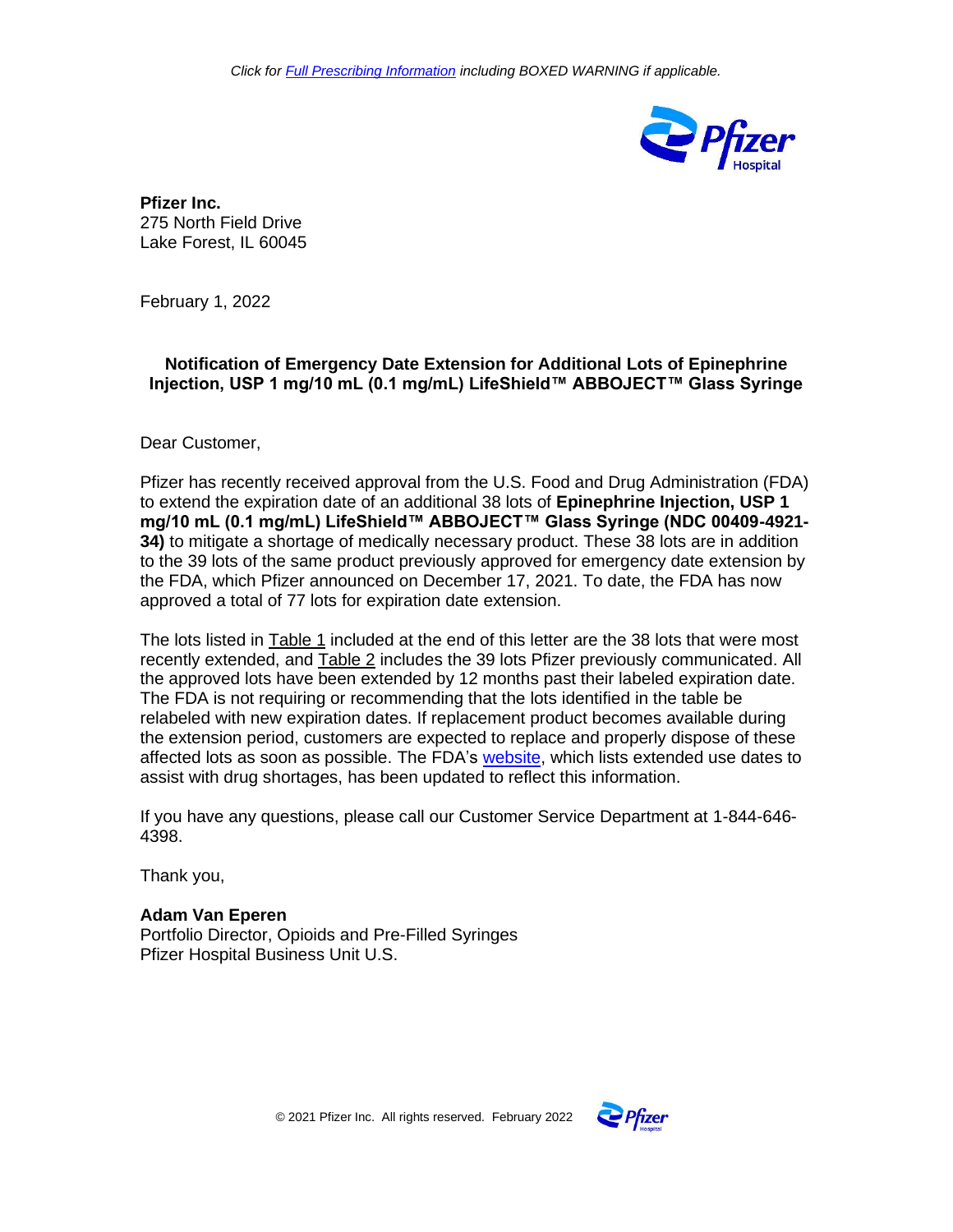## **TABLE 1: 38 Lots of Epinephrine Injection, USP 1 mg/10 mL (0.1 mg/mL) LifeShield™ ABBOJECT™ Glass Syringe (Announced Feb. 1, 2021)**

| Unit of<br><b>Sale NDC</b> | <b>Unit of Use</b><br><b>NDC</b> | <b>Product Description</b>                                                                            | <b>Lot Number</b>                                                                                                                                                                                                                   | <b>Labeled</b><br><b>Expiration</b><br><b>Date</b> | <b>New</b><br><b>Expiration</b><br><b>Date</b> |
|----------------------------|----------------------------------|-------------------------------------------------------------------------------------------------------|-------------------------------------------------------------------------------------------------------------------------------------------------------------------------------------------------------------------------------------|----------------------------------------------------|------------------------------------------------|
| 00409-<br>4921-34          | 00409-<br>4921-20                | Epinephrine Injection, USP<br>1 mg/10 mL (0.1 mg/mL)<br>LifeShield™ ABBOJECT™<br><b>Glass Syringe</b> | 17039DK<br>17068DK<br>17069DK<br>17070DK<br>17083DK<br>17084DK<br>17085DK<br>17197DK<br>17198DK<br>17199DK<br>18056DK<br>18059DK<br>18062DK<br>18063DK<br>18064DK<br>18074DK<br>18075DK<br>18094DK<br>18095DK<br>18096DK<br>18097DK | 2/1/2022<br>3/1/2022                               | 2/1/2023<br>3/1/2023                           |
|                            |                                  |                                                                                                       | 18101DK<br>19058DK<br>19060DK<br>19061DK<br>19062DK<br>19063DK<br>19067DK<br>19068DK<br>19223DK<br>19225DK<br>19226DK<br>19227DK<br>20038DK<br>20052DK<br>20053DK<br>20054DK<br>20255DK                                             | 4/1/2022<br>5/1/2022                               | 4/1/2023<br>5/1/2023                           |